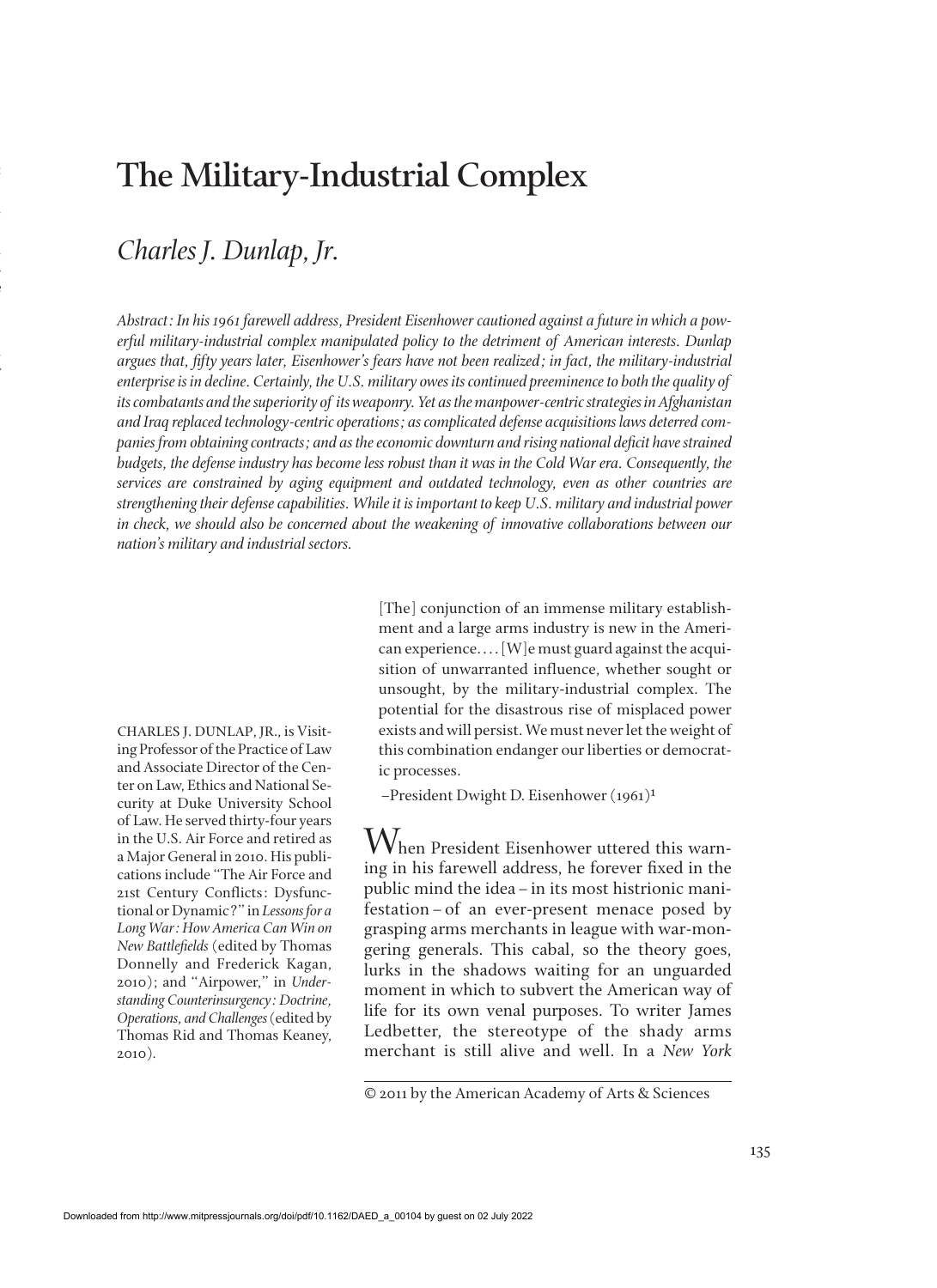*Industrial*

*Times* article from late 2010, he contends, *The Military* "It is not a stretch to believe that the ar-*Complex* maments industry–which profits not only from domestic sales but also from tens of billions of dollars in annual exports–manipulates public policy to perpetuate itself."2

With total annual U.S. defense expenditures now exceeding \$700 billion, Eisenhower's celebrated caution seems to many observers to be as apt today as ever. Indeed, in the November/December 2010 issue of *Foreign Affairs*, political commentator William Pfaff argues that the full-time, professional military– "supplemented by a nearly equivalent number of civilian mercenaries"–substitutes for the "citizens' army" he believes conscription produced in the past. The result, he declares, is a force "directly accountable only to the Pentagon [and one that] exists primarily to augment the national 'military-industrial complex' against which President Dwight Eisenhower warned."3

Pfaff's concerns are hardly limited to the "military" portion of Eisenhower's dictum. He also asserts that "defense and security industries," "the most important" components of the U.S. manufacturing sector, are positioned to "dominate Congress, as well as an inexperienced administration" via the industries' "corporate interests." To Pfaff, the United States is "a state owned by its army."4

Ledbetter and Pfaff are not alone in their critique of the interplay between military money and American policy and stature abroad. In a May 2010 speech, Republican Representative Ron Paul of Texas railed against "blank checks to the military-industrial complex," which, he maintains, does little to defend against authentic threats. Paul contends that costly overseas military operations "in many cases foment resentment that does not make us safer, but instead makes us a target." Further, if military spending is inadequately examined, he argues, it will exacerbate the U.S. budget crisis that is "bankrupting the nation and destroying our own currency."5

To what extent do the concerns raised by Ledbetter, Pfaff, and Paul reflect Eisenhower's original thinking? If America's powerful military is popular and trusted by the electorate, does its reputation indicate the "proper meshing" of military and industry that the farewell address calls for? Or should we be as concerned today as Eisenhower was five decades ago?

Eisenhower was apparently thinking of the future, not accusing contemporary institutions of malevolence. Referring to "unwarranted influence" both "sought" and "unsought," he took care not to cast aspersions on anyone. In fact, recent scholarship reveals that Eisenhower deliberately toned down his language from that of more antagonistic earlier drafts.6 As the former five-star general who led the allied effort to defeat the Nazis, he, of all people, appreciated the need for a powerful military buttressed by a strong and creative industrial infrastructure.

Rather than criticizing either the military or the arms industry, Eisenhower merely pointed out that the Cold War had created for the first time in American history a need to maintain, in a period of putative peace, a very large military establishment as well as an equally sizable arms industry. To Eisenhower, this unprecedented phenomenon required constant scrutiny by the electorate. An "alert and knowledgeable citizenry," he said, was necessary to ensure "the proper meshing of the huge industrial and military machinery of defense . . . so that security and liberty may prosper together."7

The prescription for an "alert and knowledgeable citizenry" is perhaps the strongest rationale for the continuing vitality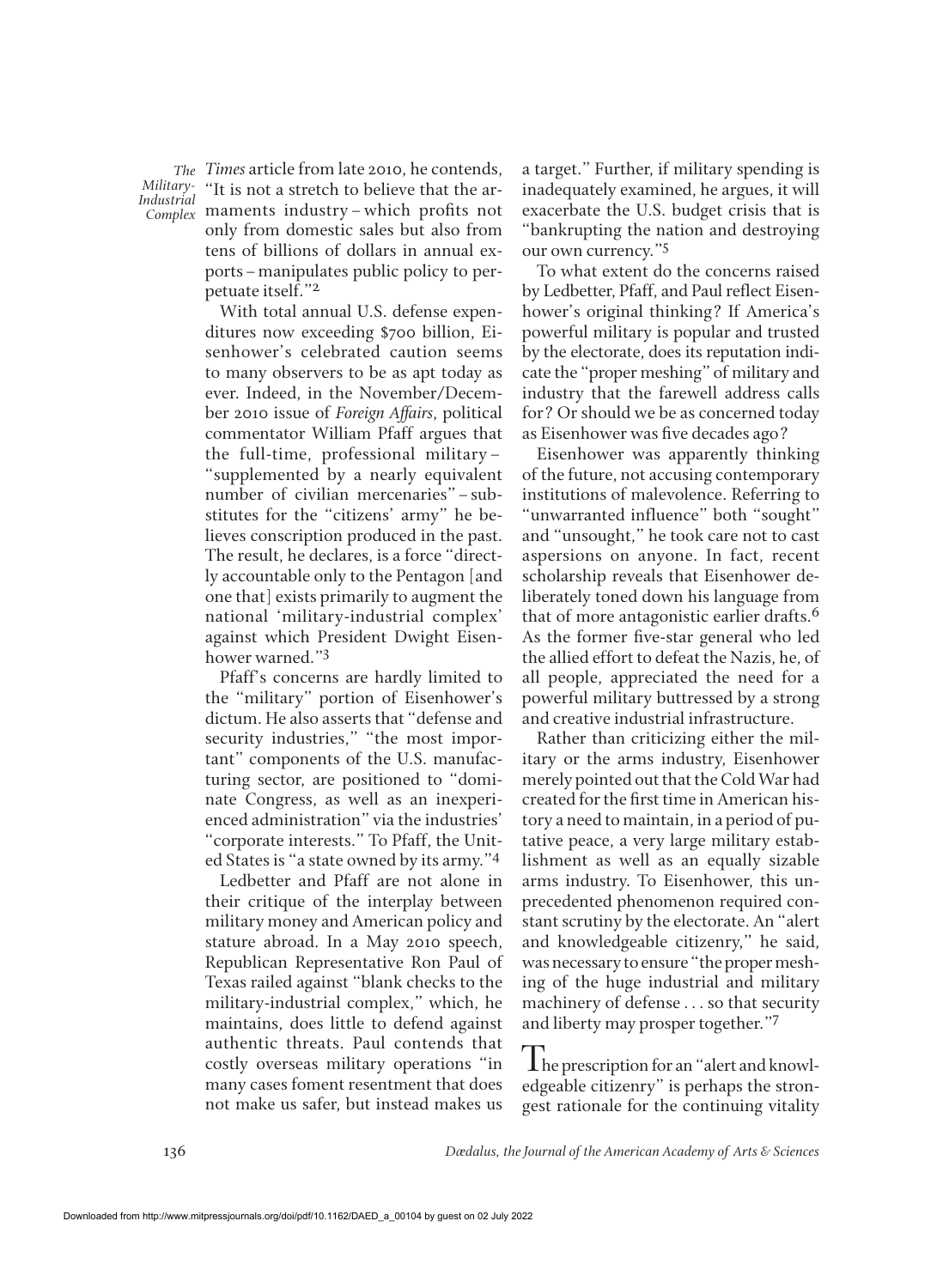of Eisenhower's speech–albeit for reasons he may not have anticipated. In truth, a robust "military-industrial complex" remains an essential element of a democracy facing diverse and existential threats in a dangerous world. In the twenty-first century, however, America's citizenry needs to be alert not just to the risk of capitalism cum militarism run amok, but also–paradoxically–to the perils of a declining military-industrial enterprise. Surprisingly, accumulating evidence shows that the complex's oncefeared power is rapidly and dangerously ebbing. Virtually all experts agree that America's armed forces have achieved– and continue to maintain–their martial dominance not just because of the quality of their combatants, but also because of the superiority and abundance of their weaponry and equipment. Those attributes, in turn, are the result of the creativity and productivity that a highly competitive free-enterprise system generates.

In the defense sector, however, that competitiveness is evidently waning. In 2008, the Defense Science Board glumly noted how the military-industrial complex had transformed since Eisenhower expressed his qualms:

The U.S. Defense industrial base changed significantly . . . since the end of the Cold War. . . . From fifty major defense contractors at the beginning of the 1990s, the defense industry consolidated into six large defense firms by the end of the decade. While competition still occurs between a few firms in each sector, the Government buyer can no longer benefit from a highly competitive defense market.8

In its 2010 report to Congress on industrial capabilities, the Pentagon insists that it still relies on market forces to maintain the vitality of the industrial base. At the same time, it reiterates concerns about the loss of competition to consoli-

dation over the past decade, conceding *Charles J.* further that "the pace of these consolida-*Dunlap, Jr.* tions does not seem to be slackening."9 Consolidation does not, as Eisenhower's admonition might have supposed, translate into an even more powerful and united military-industrial establishment; to the contrary, consolidation reflects the complex's declining fortunes.

Decline? With a budget of over \$700 billion? How can the military-industrial complex be eroding given that the U.S. share of defense spending amounts to nearly 48 percent of the worldwide total? While these figures may seem remarkable, military spending as a percentage of GDP has dropped strikingly since the Eisenhower era. In 1961, defense spending constituted 9.4 percent of  $GDP^{10}$ ; by 2010, it had fallen by half, to 4.7 percent, and much of that is not headed to arms makers' coffers.

This shift is caused in part by changes in how the Pentagon identifies and responds to threats. In the latest version of the congressionally mandated Quadrennial Defense Review, the Pentagon declares that "America's interests and role in the world require armed forces with unmatched capabilities"; nevertheless, it narrows that globally oriented perspective by defining its top objective as prevailing in "today's wars" in Afghanistan and Iraq.

The focus on Iraq and Afghanistan has significant implications for the defense industry because the strategy employed in those wars is manpower-intensive and inclined toward low-tech solutions. Based on the highly acclaimed counterinsurgency doctrine authored largely by the popular and politically savvy General David Petraeus, the strategy eschews technology, arms, and equipment. Instead, the approach favors deploying masses of foot soldiers, each one prepared to become a "social worker, a civil engineer, a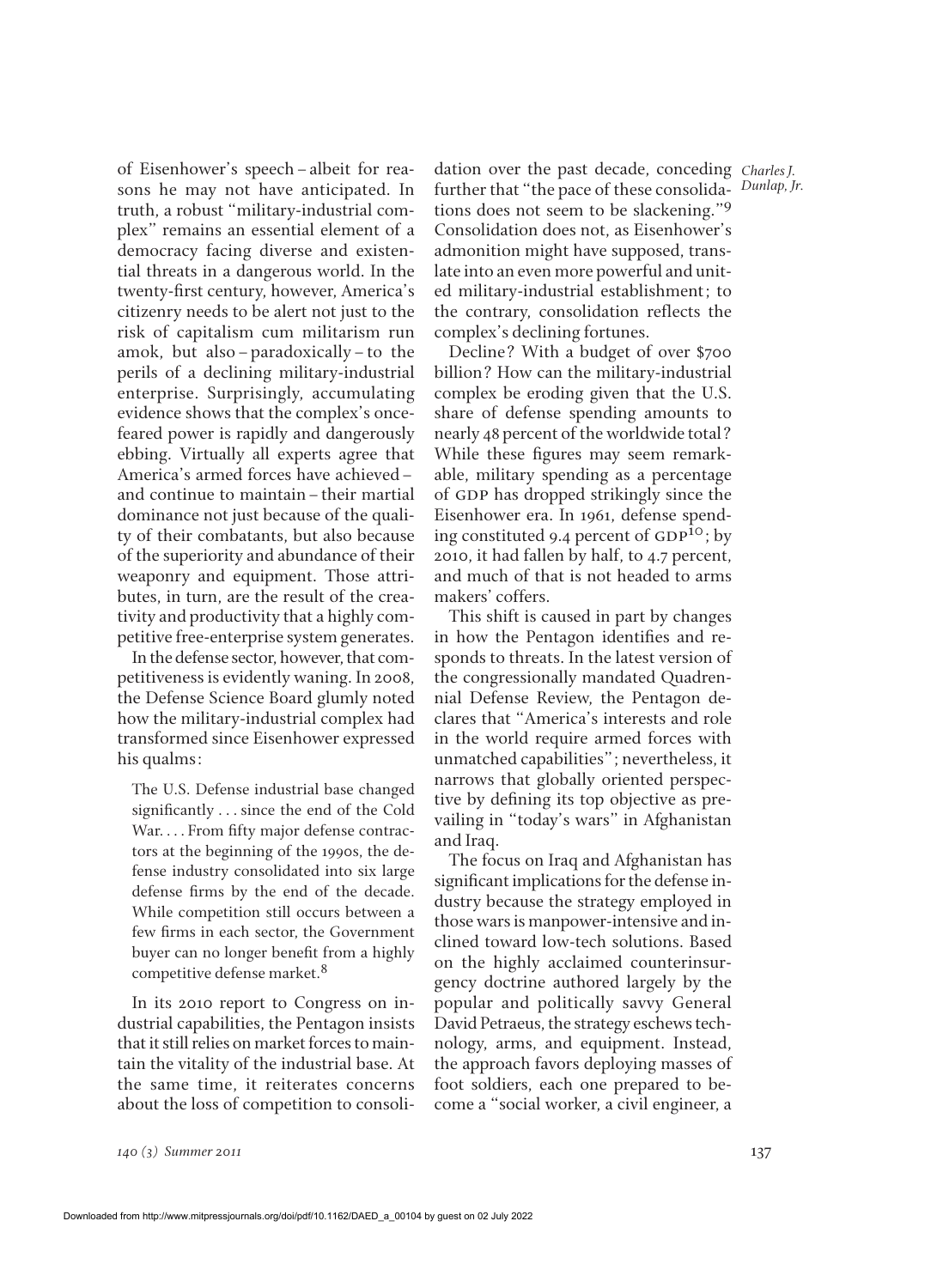*Military-Industrial*

The school teacher, a nurse, a boy scout."<sup>11</sup> Embraced by liberals and conservatives *Complex* alike, the doctrine justified a huge expansion of American ground forces.12

> A manpower-centric strategy is, however, extremely costly. The military spends about \$1 million to deploy a single soldier to Afghanistan for one year.<sup>13</sup> Moreover, the cost of military personnel, deployed or not, is soaring. With expenditures for military health care alone now topping \$50 billion a year, Defense Secretary Robert Gates understandably claims that such expenses are "eating the Defense Department alive." Unlike Eisenhower's era of poorly compensated conscription forces, today the Department of Defense (DOD) must fund a growing panoply of benefits and inducements enacted to support the all-volunteer military since the draft ended in 1973.

> Financing this new kind of military is creating what one Pentagon official has called a looming "fiscal calamity." The consequences for the arms industry are clear: an unnamed official told *The Washington Post* that the "government's generosity [toward military personnel] is unsustainable" and that such expenses will leave the Pentagon with "less money to buy weapons." $14$  Few of what dollars remain will be allocated to the expensive "Cold War" weaponry and missiles that concerned Eisenhower.15

> The producers of intercontinental ballistic missiles, for example, are unlikely to acquire the "misplaced power" Eisenhower feared. To the contrary, Ilan Berman of the American Foreign Policy Council warns: "[P]ractically every declared nuclear weapon state is engaged in a serious modernization of its strategic arsenal. The United States, by contrast, has allowed its strategic infrastructure to atrophy since the end of the Cold War."16

> Sophisticated weaponry does not appear to be a Pentagon priority, notwith-

standing the influential status supposedly enjoyed by arms makers. Secretary Gates plainly states that "any major weapons program, in order to remain viable, will have to show some utility and relevance to the kind of irregular campaigns that . . . are most likely to engage America's military in the coming decades."17 Irrelevant, it seems, are the bigticket, high-technology air and naval platforms that enriched many defense firms in Eisenhower's day.

To be sure, equipment still plays a vital role in irregular warfare. Retired Army General Barry McCaffrey argues that the combined effects of such developments as unmanned drones and hyper-accurate munitions have "fundamentally changed warfare."18 However, many of those advances do not necessarily reflect new programs that stimulate industry to produce particularly inventive or revolutionary technologies. Rather, these innovations more often represent a repurposing of existing equipment designed and built for use against Cold War adversaries.

Notably, one of the largest new equipment programs specifically designed to address the "irregular campaigns" that Secretary Gates refers to did not emanate from the machinations of the militaryindustrial complex or, for that matter, the Pentagon. Congress initiated the \$35 billion Mine Resistant Ambush-Protected (mrap) vehicle program in response to constituent complaints about horrific injuries to soldiers from improvised explosive devices (IEDs) in Iraq and, later, in Afghanistan. In terms of impact on the industrial base, the MRAP venture produced few new or dramatic innovations.

Why did the program fail to encourage technological advancement? The urgency of the acquisition program required it to rely "only on proven technologies and commercially available products." Further, in order to rapidly "expand lim-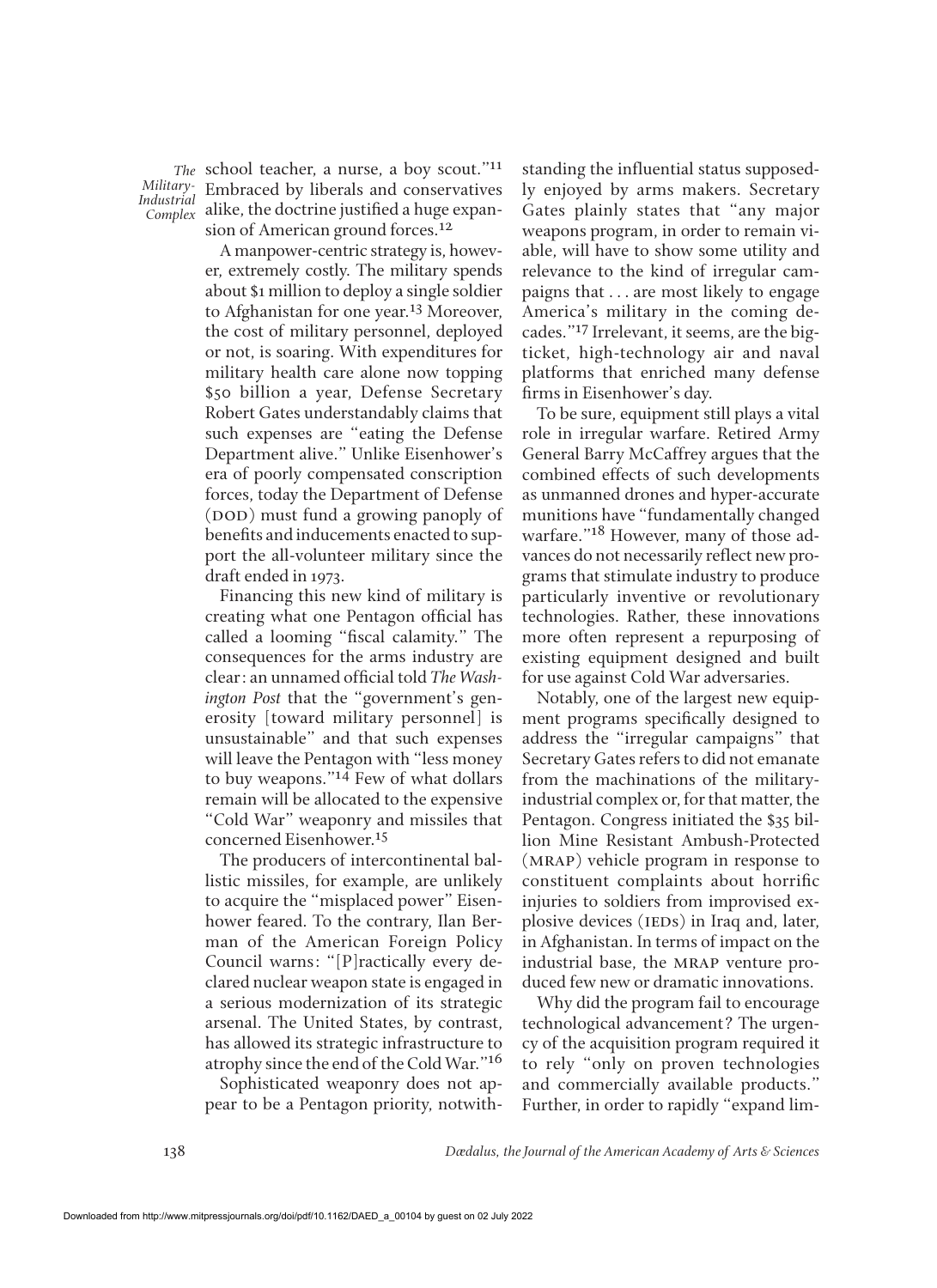ited production capacity," contracts were spread to nine commercial sources."19 Even with these precautions, the program is not without difficulties. Indeed, the Congressional Research Service recently reported that "almost 5,000 mraps in Afghanistan are not being used because of their size and weight" as well as "possible redundancies" with other equipment.20This excess inventory all but guarantees that the manufacturers will not coalesce into a permanent military-industrial entity capable of the overreaching Eisenhower feared.

Initially, contractors providing services seemed to fare better than arms makers in profiting from Gates's "irregular campaigns." Counterinsurgency expert T. X. Hammes argues that the extensive use of such contractors–including those that provide armed security services–in conflict areas "aligned with previous decisions and the administration's faith in the efficiency and effectiveness of private business compared to governmental organization."21 However, widely reported allegations of abuse and fraud obliged Congress to intervene. Beginning with the creation, in 2004, of the Office of the Special Inspector General for Iraq Reconstruction,22 Congress used investigations, hearings, and new laws to rein in contractors in war zones.<sup>23</sup> With more regulation likely to be forthcoming, it seems clear that even if this assemblage of contractors had designs on "unwarranted influence," recent events have conspired to prevent such an outcome.

Additionally, the halcyon days for service support and advisory contractors stationed away from the battlefield appear to have ended as well. Secretary Gates concludes that the DOD has "grown over-reliant on contractors." He suggests they "may be performing functions that should be done by full-time government employees, including man-*Charles J.* aging other contractors." Consequent-*Dunlap, Jr.* ly, Gates directed the DOD to "reduce funding for service support contractors by 10 percent each year for the next three years."24 Accordingly, much of the work formerly done by outside contractors is being in-sourced to DOD employees.<sup>25</sup> All this activity portends the weakening influence of contractors in the Pentagon and elsewhere.

The complexities of defense acquisition laws and regulations put in place since 1961 also diminish the cohesion that would facilitate the accumulation of "unwarranted influence" by the militaryindustrial complex. According to Patrick Wilson, the director of government affairs for the Semiconductor Industry Association, the "defense acquisition process is so cumbersome that many hightech firms shun government sales." The bureaucracy of the procurement system, he says, is "ridiculous."26

Calling the acquisition system "ridiculous" may be an exaggeration, but not by much–even when the stakes are very high. For example, the Air Force has been trying since 2002 to replace its aging aerial tanker fleet, whose aircraft, on average, are more than forty-seven years old. Yet a variety of legal and technical issues stymied the project for years, despite its being valued at as much as \$35 billion.27 A sophisticated military-industrial complex endowed with treacherous proclivities toward excessive influence would be expected to have greater success in bringing such a lucrative opportunity to fruition sooner.

Another factor diminishing the ability of major defense firms to accrete unbounded power is the maze of legally mandated acquisition polices intended to serve social purposes as much as strengthen national security. For instance, *The Washington Post* reports that a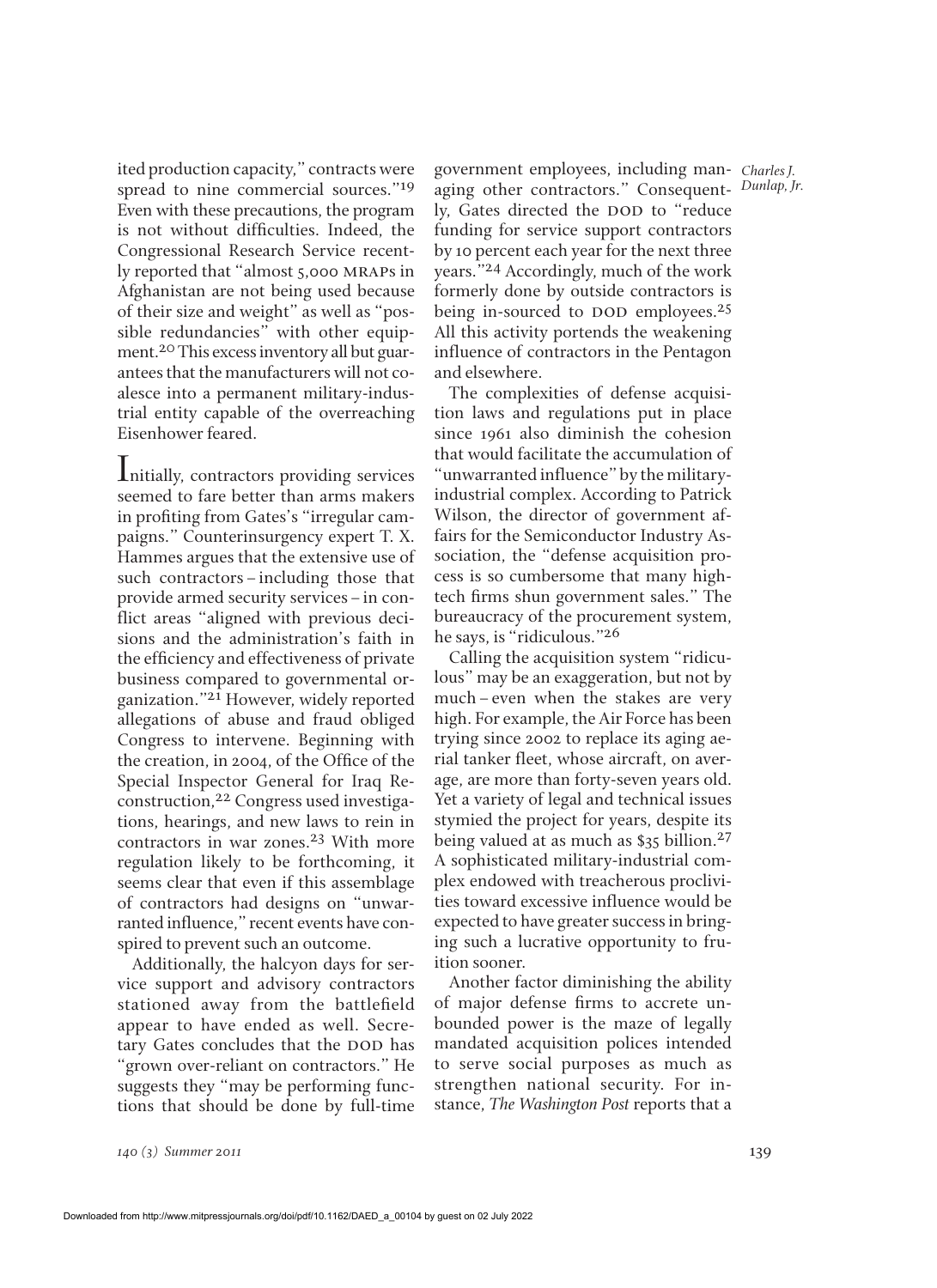*Industrial*

The "tiny, inexperienced firm" received a Military-<sub>8250</sub> million contract "without competition, under special set-aside exemptions *Complex* granted by Congress to help impoverished Alaska natives." At the time of the contract award, the company had only eighteen employees and \$73,000 in revenue the previous year.<sup>28</sup> However one views the wisdom of set-asides, adherence to such exemption policies seems to counteract concerns about the dangerous influence of huge corporate monoliths.

> Of all the factors emasculating America's military-industrial complex, however, none is as significant as current economic conditions. The arms industry is caught in the throes of forces vastly more powerful than it could aspire to wield: the severe global economic downturn; the near meltdown of the U.S. financial system; and the ballooning deficit all combine to spark calls on both sides of the political aisle for sharp cuts in discretionary spending–a major portion of which is the defense budget.

> Military spending distressed and frustrated Eisenhower. His melancholia is captured in a 1953 remark that, though less well known than his farewell address, is powerful and thought-provoking:

Every gun that is made, every warship launched, every rocket fired signifies, in the final sense, a theft from those who hunger and are not fed, those who are cold and not clothed. This world in arms is not spending money alone. It is spending the sweat of its laborers, the genius of its scientists, the hopes of its children.29

Although the American people have generally endorsed expanding military budgets since 9/11, that support may be flagging–especially with respect to war costs in Afghanistan. According to a usa Today/Gallup poll in late November 2010, 60 percent of Americans worry that "costs of the war in Afghanistan will make it more difficult for the government to address the problems facing the United States at home."<sup>30</sup> Likewise, an abc News/Washington Post poll in early December 2010 found support at historic lows, with 60 percent of Americans characterizing the war, in fiscal terms, as "not worth fighting." $31$ 

Secretary Gates, who gamely insists that "the truth of the matter is when it comes to the deficit, the Department of Defense is not the problem," $3^2$  supports a series of cost-saving initiatives to address potential defense spending reductions, including cuts in selected weapons systems. Although he wants to invest the savings in fewer but higher-priority systems, hopes are dimming in the defense industry that arms purchases of *any* kind will escape the budgetary ax, especially given that the president's highly influential National Commission on Fiscal Responsibility and Reform recommends applying any savings generated by the DOD to deficit reduction, not weapons.<sup>33</sup>

While "despondent" would be too strong a word, there is little evidence that arms manufacturers are bullish about the future of arms sales. They are likely to embrace the blunt advice issued by defense analyst Loren Thompson in late 2010. Commenting on a recent solicitation for a new Army ground combat vehicle, Thompson surmised:

[D]efense companies need to start thinking seriously about diversifying their product mix away from a capricious government customer. Diversification is the "D" word defense investors are loathe to voice, but look at what General Dynamics accomplished by its foray into business jets and you begin to see a way forward for defense companies in what could be a very bleak decade.34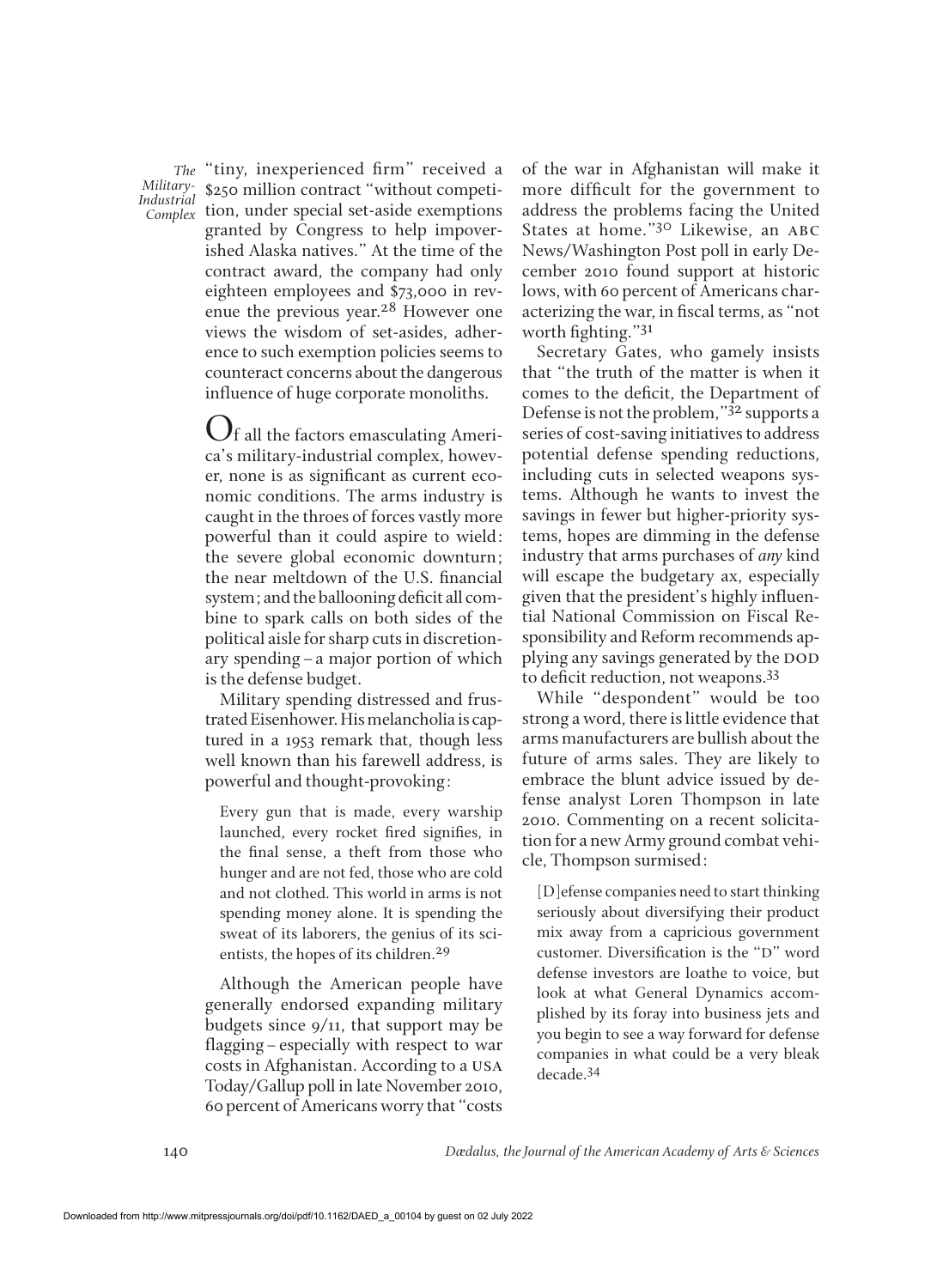Clearly, the *industrial* part of the military-industrial complex has not developed in a way that might have caused Eisenhower great alarm. Given the relative impotence of the defense industry, then, how wary are the American people today of the *military*'s potential for perfidy? Not very, it seems.

While no formal assessments of the views of the U.S. body politic have asked this question explicitly, several polls shed some light. For example, among the institutions in which Americans had the most confidence in 2010, small business ranked second only to the military.35 However, *big* business–the type one would associate with Eisenhower's admonition– ranked almost at the bottom. Military of ficers also headed the list of institutional leaders in whom the public had the most confidence, with small-business managers right behind them.36 The executives of major companies, meanwhile, trailed both groups significantly.

On values, a November 2010 Gallup poll found that only nurses were more highly rated in the public's esteem than military officers. Indeed, 73 percent of Americans rated the honesty and ethical standards of officers in the armed forces as high or very high. Only 15 percent of the public gave business executives such high marks.<sup>37</sup> Ironically, despite high confidence in–and deep respect for–the military, a majority of Americans also said in 2010 that they do not believe the United States will be the top military power in twenty years. Strikingly, many hold this view alongside the further belief that the nation "will continue to have combat troops regularly involved in fighting around the world over the next two decades."38 How to reconcile these two predictions is unclear; nonetheless, the survey results suggest that the public does not foresee an ascent of U.S. military power.

Furthermore, affection for and confi- Charles J. dence in those serving in uniform does *Dunlap, Jr.* not necessarily translate into political power. General Wesley Clark's 2004 presidential campaign foundered despite exemplary military service, including successful leadership of nato forces in the 1999 Kosovo conflict. Recent elections, including the November 2010 midterms, have witnessed a growing number of congressional candidates who were veterans of the wars in Iraq and Afghanistan; most, however, have lost their bids.39 Perhaps the veterans' electoral inexperience plays a role in these losses, but the results nevertheless intimate an electorate that readily distinguishes between the qualifications of uniformed military personnel and those of political leaders.

Additionally, a series of laws and regulations enacted in the aftermath of Watergate and other scandals pose significant obstacles to the kind of military-industry collusion that underpinned Eisenhower's 1961 warnings. The 1978 Ethics in Government Act<sup>40</sup> and accompanying regulations formalized conflict-of-interest rules and financial disclosure requirements designed to limit untoward influences. In a celebrated case, a senior civilian Air Force acquisition official was convicted for giving Boeing, a major defense contractor, "preferential treatment in exchange for a job."41

Rules limiting the activities of retired officers were expanded in Fall 2010. A series of reports in *USA Today* and other media highlighted the role of "military mentors," retired generals who provide consultation services for defense programs. *USA Today* claimed that 89 percent of the mentors it found "also had financial ties to defense contractors, who could profit from the mentors' connections." $42$  As a result of those findings, Secretary Gates–who himself made a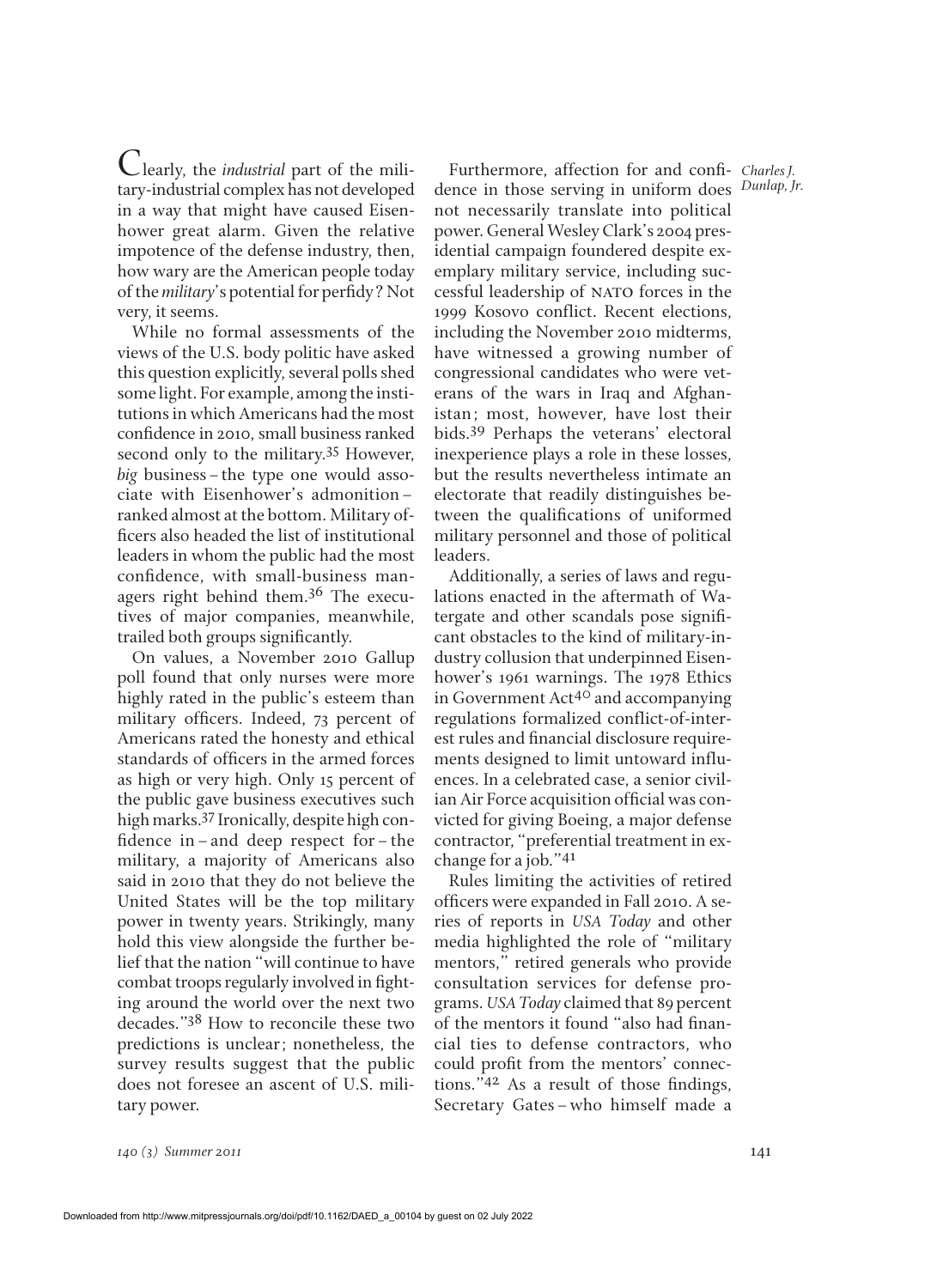*Industrial*

fortune in his post-cia career43–im-*The* Military-<br>Industrial posed a series of new rules that limited ndustrial <sup>1</sup><br>Complex the annual DOD compensation of retired generals for mentoring services to \$179,000. The policy further obliges them to publicly disclose their financial information and business connections to the same degree that those still serving on active duty are obliged to do.44

> $\rm W$ hat do all the developments of the past half-century mean after the fiftieth anniversary of Eisenhower's exhortation? Ledbetter claims that the warning "is as urgent today as ever." He points not only to the "mounting long-term costs" of defense but also–somewhat disconnectedly–to the alleged "use of martial power" for the detention of terrorism suspects at Guantánamo Bay and wiretaps of Americans.45 While Eisenhower *might* have been disturbed by such events, Ledbetter seems to conflate these contemporary issues with the gravamen of Eisenhower's concern: that is, the emergence of a near-conspiratorial alignment of military leaders and their analogues in the arms industry.

> That combination does not exist. Indeed, one might say that Eisenhower's warning was heard and heeded–with unintended consequences. The fading of the American military-industrial complex impacts U.S. military capability; the effect on America's Air Force is but one illustration. Whatever influence the Air Force may have enjoyed in Eisenhower's day is long gone. Consider Air Force Lieutenant General David Deptula's dismal assessment from Fall 2010: "[W]e have a geriatric bomber force," Deptula concludes, and "a geriatric fighter force. We have a geriatric Air Force, quite frankly."46

> Aircraft age is not the only issue; numbers and sophistication are also a concern. For example, *Defense News*surmised that America's current bomber fleet con

stitutes a "puny force against any serious adversary."47 Even so, historian Michael Auslin of the American Enterprise Institute says that today's budget restrictions are hitting airpower especially hard; consequently, he says, "[S]ome of the stunning joint creations of the Air Force and America's defense industrial base . . . will likely never be repeated." If budgetary trends are not reversed, he warns, the Air Force's "future will look even grimmer than it does now."48

The deterioration of America's defense infrastructure has captured the attention of Congress. During hearings on the defense industrial base in Fall 2010, Congress acknowledged "the security challenges posed by a shrinking defense industrial base and domestic supply chain."49 Furthermore, Congress recognized that U.S. arms makers face the "proliferation of foreign-made and counterfeit parts, outdated technology, and a depleted manufacturing workforce."50 But there are still too few tangible indications that "an alert and knowledgeable citizenry" will compel the necessary steps to ensure the appropriate level of military-industrial muscle is met and maintained.

Meanwhile, we must not ignore the fact that other nations–including potential adversaries–are strengthening their industrial base. The Pentagon's 2010 report reveals that China's defense industries have undergone a "broad-based transformation" since the 1990s. In fact, "[a]ugmented by direct acquisition of foreign weapons and technology, these reforms have enabled China to develop and produce advanced weapon systems that incorporate mid-1990s technology in many areas, and some systems–particularly ballistic missiles–that rival any in the world today."51 Ominously, China's industry is developing air capabilities to a degree that suggests China's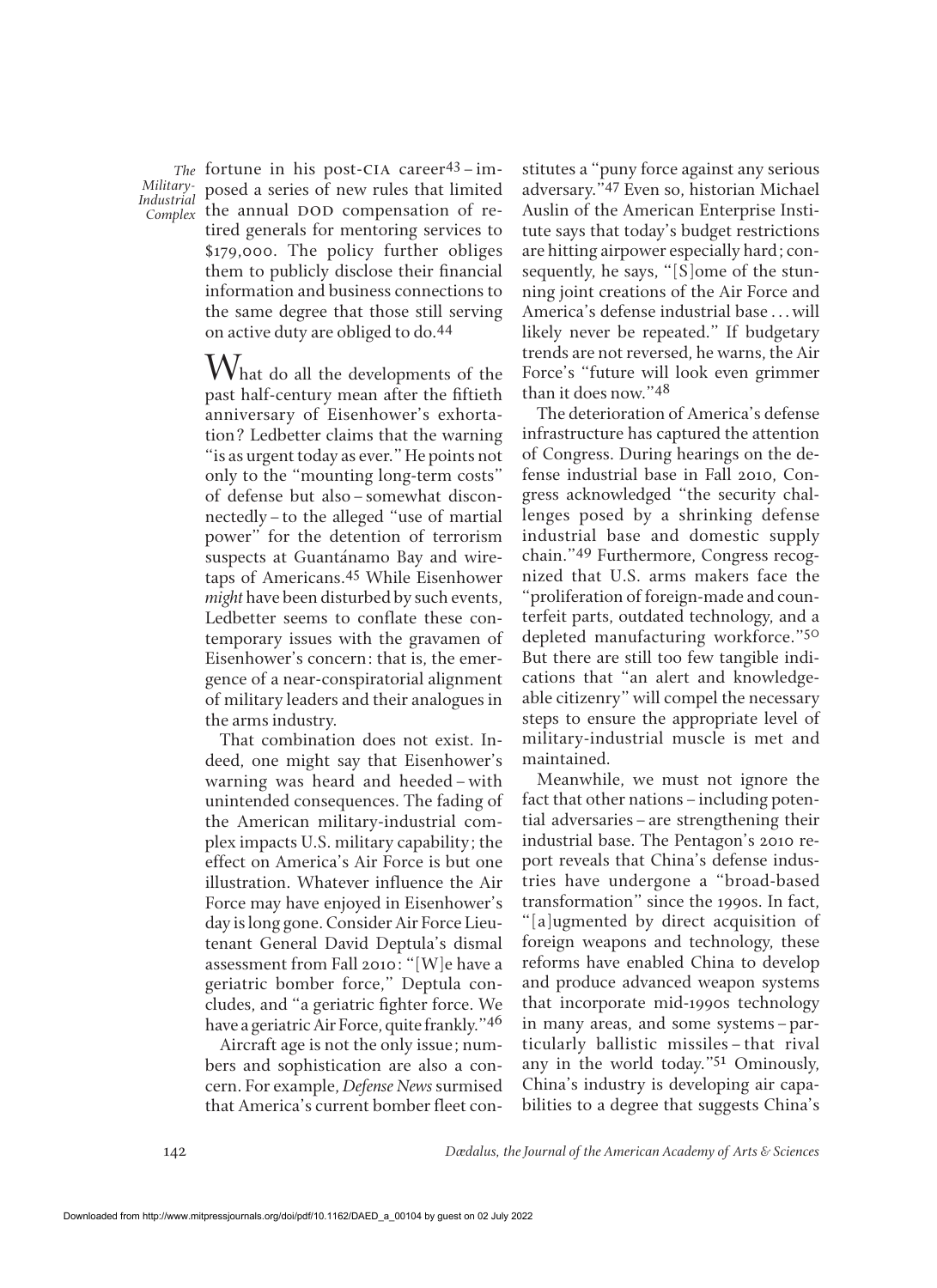intention to challenge "U.S. air power in the region."52

In other developments that show the internationalization of the arms industry, Russia and India have signed a deal to build hundreds of new "fifth generation" warplanes designed to best America's most advanced fighters.<sup>53</sup> In light of such reports, many experts are concerned that any additional cuts in U.S. defense spending "will dangerously erode the technological edge that America's armed forces depend upon, and deserve."54 As Ilan Berman puts it, "Stagnation [in the defense industry] threatens U.S. arms superiority."55 Some analysts go further. According to political commentator Zbigniew Mazurak, "[T]he U.S. is no longer unrivalled in terms of conventional weapons. Conventional threats are real and growing."56

The problem, however, may run deeper. Some analysts observe an "anti-modern warfare prejudice" within the U.S. military itself.57 Perhaps an outgrowth of the manpower-intensive counterinsurgency strategy in vogue today, this trend runs counter to the "high-technology" emphasis that strategist Colin Gray calls "the American way in warfare." Indeed, Gray contends, American society "cannot possibly prepare for, or attempt to fight, its wars in any other than a technology-led manner."<sup>58</sup> But the ability to maintain such an approach depends on the existence of a vigorous, innovative, and profitable military-industrial enterprise.

Eisenhower's dictum will always serve as a useful bellwether for the disquieting prospect of an unchecked confederation of military and industrial power. Still, in twenty-first-century America, the importance of context is becoming ever more evident. During Eisenhower's presidency, a robust industrial base working effectively (if not always efficiently) with its military counterparts addressed the im-*Charles J.* peratives of the Cold War confrontation *Dunlap, Jr.* with the Soviet Union. That the perils of "misplaced power" were largely avoided is a critically important lesson. That is, inevitability need not be part of the lexicon of this issue.

Were he alive today, Eisenhower undoubtedly would have recognized that dismissing the military-industrial complex as the inveterate enemy of democracy is wrong and dangerous. Thanks largely to Eisenhower's eloquent expression of caution, the United States has shown that it can effectively limit the reach of the military-industrial establishment. Now the question may be whether controlling influences–"sought or unsought" –have taken us too far.

Writing in *The Wall Street Journal* in late 2010, novelist Mark Helprin warns:

[History] tells us that, entirely independent of economic considerations, although not a dime should be appropriated to the military if it is not necessary, not a dime should be withheld if it is. The proof of this, so often and so tragically forgotten, is that the costs of providing an undauntable defense, whatever they may be, pale before blood and defeat.59

Even the most ardent advocate of Eisenhower's farewell address would be wise to ponder that sentiment.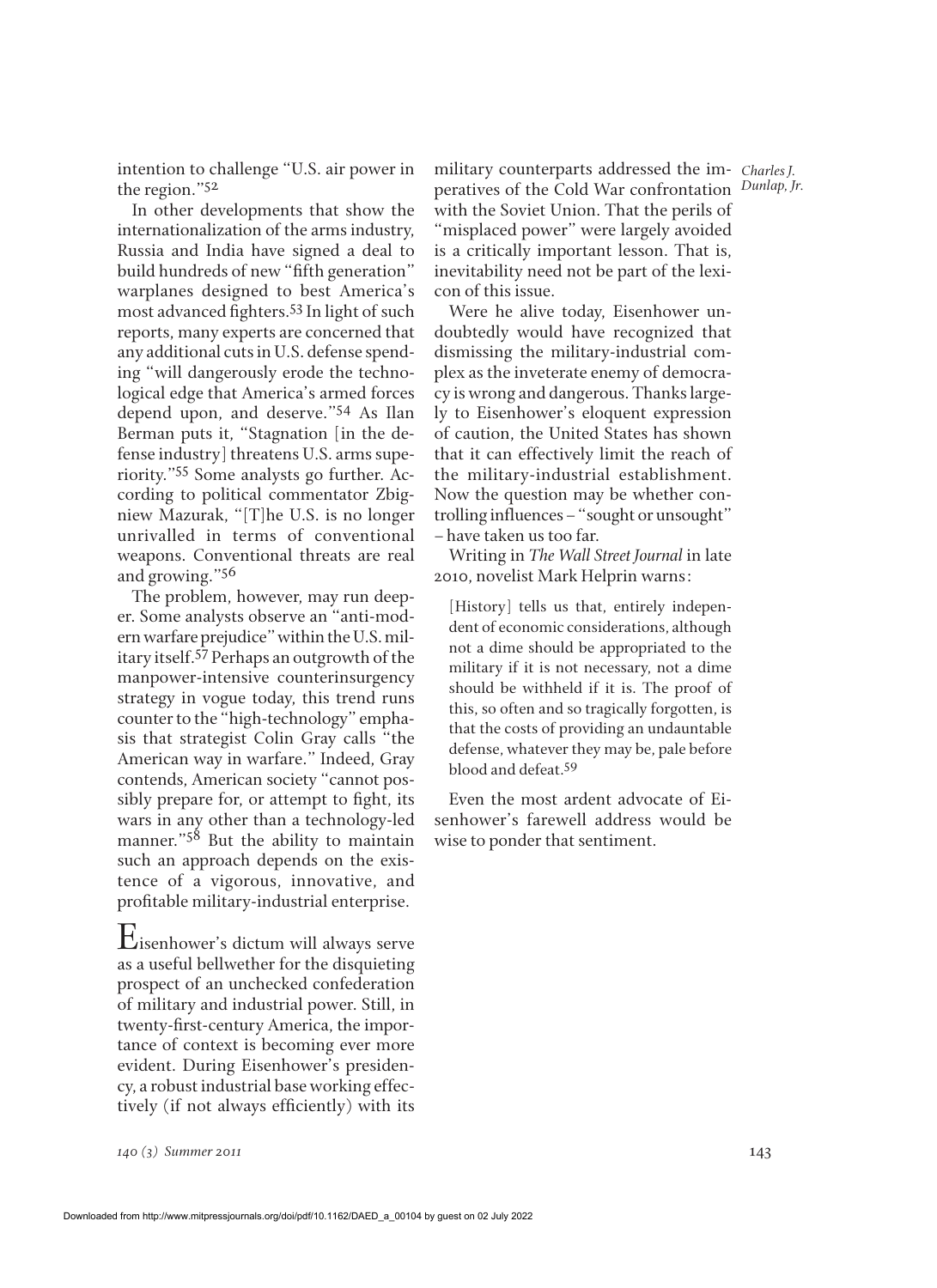## The **ENDNOTES**

*Military-Industrial Complex*

<sup>1</sup> President Dwight D. Eisenhower, "Military-Industrial Complex Speech," January 17, 1961, http://www.h-net.org/~hst306/documents/indust.html.

- 2 James Ledbetter, "What Ike Got Right," *The New York Times*, December 13, 2010, http://www .nytimes.com/2010/12/14/opinion/14ledbetter.html.
- 3 William Pfaff, "Manufacturing Insecurity," *Foreign Affairs*, November/December 2010, http://www.foreignaffairs.com/articles/66869/william-pfaff/manufacturing-insecurity.
- 4 Ibid.
- 5 Ron Paul, "More Blank Checks to the Military-Industrial Complex," Antiwar.com, May 25, 2010, http://original.antiwar.com/paul/2010/05/24/more-blank-checks-to-the-military -industrial-complex.
- 6 Sam Roberts, "Eisenhower's 'Military-Industrial Complex' Evolution," *The New York Times*, December 10, 2010, http://www.nytimes.com/2010/12/11/us/politics/11eisenhower.html.
- 7 Eisenhower, "Military-Industrial Complex Speech."
- 8 Defense Science Board Task Force on Defense Industrial Structure for Transformation, "Creating an Effective National Security Industrial Base for the 21st Century: An Action Plan to Address the Coming Crisis" (Washington, D.C.: Department of Defense, July 2008), http://www.acq.osd.mil/ip/docs/dsb\_task\_force\_on\_def\_ind\_structure\_for\_transf.pdf.
- <sup>9</sup> Office of Under Secretary of Defense Acquisition, Technology and Logistics Industrial Policy, "Annual Industrial Capabilities Report to Congress" (Washington, D.C.: Department of Defense, May 2010), http://www.acq.osd.mil/ip/docs/annual\_ind\_cap\_rpt\_to\_congress -2010.pdf.
- 10 http://www.truthandpolitics.org/military-relative-size.php.
- 11 Both the Army and the Marines have released versions of the doctrine: U.S. Army Headquarters, *Counterinsurgency*, Field Manual No. 3-24 (Washington, D.C.: Department of the Army, December 15, 2006); Marine Corps Development Command Headquarters, *Counterinsurgency*, Marine Corps Warfighting Publication No. 3-33.5 (Washington, D.C.: Department of the Navy, December 15, 2006), http://www.scribd.com/doc/9137276/US-Army -Field-Manual-FM-324-Counterinsurgency.
- $12$  For a discussion of the 2006 decision to increase the Army by 65,000 troops and the Marine Corps by 27,000 troops, as well as the 2009 announcement of an additional increase of 22,000 Army troops, see Robert M. Gates and Michael Mullen, "DOD News Briefing with Secretary Gates and Adm. Mullen from the Pentagon," news transcript, U.S. Department of Defense, July 20, 2009, http://www.defense.gov/transcripts/transcript.aspx?transcriptid=4447.
- 13 Christopher Drew, "High Costs Weigh on Troop Debate for Afghan War," *The New York Times*, November 14, 2009, http://www.nytimes.com/2009/11/15/us/politics/15cost.html.
- 14 See Craig Whitlock, "Pentagon: Troop Raises Too Generous," *The Washington Post*, May 8, 2010, http://www.washingtonpost.com/wp-dyn/content/article/2010/05/07/AR2010050703054 .html.
- 15 Stephen F. Ambrose, *Eisenhower: Soldier and President* (New York: Simon & Schuster, 1990).
- 16 Ilan Berman, "Stagnation Threatens U.S. Arms Superiority," *Defense News*, January 4, 2010, 21.
- $17$  Robert M. Gates, Remarks to the Heritage Foundation, Colorado Springs, Colorado, May 13, 2008, http://www.defense.gov/speeches/speech.aspx?speechid=1240.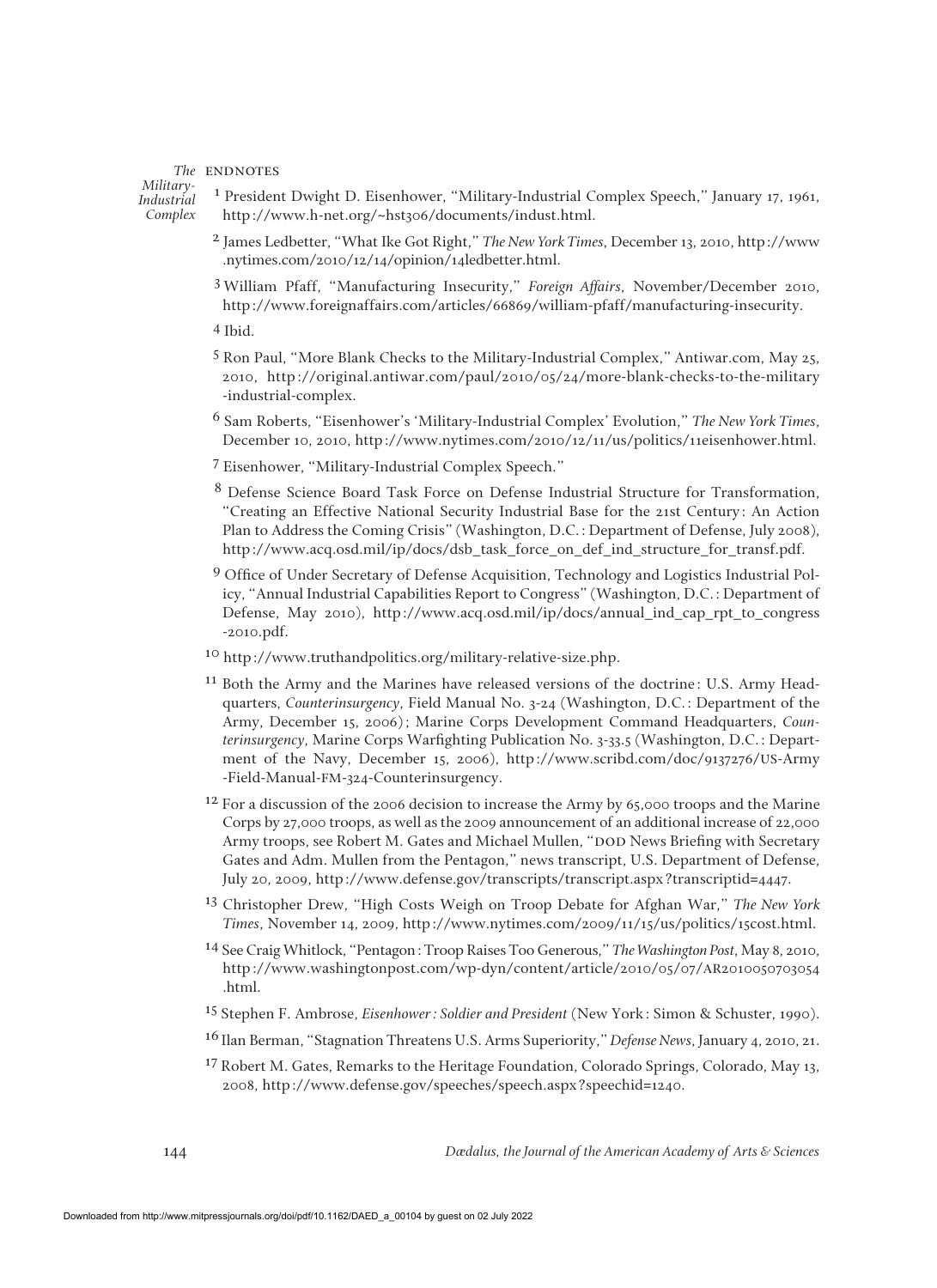- <sup>18</sup> Barry R. McCaffrey, "After Action Report," memorandum for Colonel Mike Meese, U.S. Mil- Charles J. itary Academy, October 15, 2007, http://www.mccaffreyassociates.com/pages/documents/ Dunlap, Jr. AirForceAAR-101207.pdf.
- 19Michael J. Sullivan, "Rapid Acquisition of mrap Vehicles" (Washington, D.C.: Government Accountability Office, October 8, 2009), http://www.gao.gov/new.items/d10155t.pdf.
- 20 Andrew Feickert, "Mine-Resistant, Ambush-Protected (mrap) Vehicles: Background and Issues for Congress" (Washington, D.C.: Congressional Research Service, August 24, 2010), http://www.dtic.mil/cgi-bin/GetTRDoc?Location=U2&doc=GetTRDoc.pdf&AD=ADA523574.
- 21 T. X. Hammes, "Private Contractors in Conflict Zones: The Good, the Bad, and the Strategic Impact," *Strategic Forum* no. 260 (October 2010), http://www.ndu.edu/inss/docuploaded/ SF%20260\_½nal%20for%20Web.pdf.
- <sup>22</sup> See Office of the Special Inspector General for Iraq Reconstruction, http://www.sigir.mil/ about/index.html.
- 23 Moshe Schwartz, "Department of Defense Contractors in Iraq and Afghanistan: Background and Analysis" (Washington, D.C.: Congressional Research Service, July 2, 2010), http://www .fas.org/sgp/crs/natsec/R40764.pdf.
- $24$  Robert M. Gates, "DOD News Briefing with Secretary Gates from the Pentagon," news transcript, U.S. Department of Defense, August 9, 2010, http://www.defense.gov/Transcripts/ Transcript.aspx?TranscriptID=4669.
- 25 Robert Brodsky, "Defense Insourcing to Continue at Military Services," Government Executive.com, September 7, 2010, http://www.govexec.com/dailyfed/0910/090710rb1.htm.
- 26 Sandra Erwin, "U.S. Military Headed the Way of Detroit?" *National Defense*, December 7, 2010, http://www.nationaldefensemagazine.org/blog/Lists/Posts/Post.aspx?ID=268.
- 27 Jeremiah Gertler, "Air Force KC-X Tanker Program: Background and Issues for Congress" (Washington, D.C.: Congressional Research Service, December 2009), http://www.fas.org/ sgp/crs/weapons/RL34398.pdf.
- 28 Robert O'Harrow, Jr., "Alaska Native Status Gave Tiny, Inexperienced Firm a \$250 Million Army Contract," *The Washington Post*, November 26, 2010, http://www.washingtonpost .com/wp-dyn/content/article/2010/11/25/AR2010112503333.html.
- 29 Dwight D. Eisenhower, "The Chance for Peace," speech delivered before the American Society of Newspaper Editors, April 16, 1953, http://www.presidency.ucsb.edu/ws/index.php ?pid=9819#axzz1GnCTPVnY.
- 30 usa Today/Gallup Poll, November 19–21, 2010, http://www.pollingreport.com/afghan.htm.
- <sup>31</sup> "Assessment of Afghanistan War Sours; Six in 10 Say It's 'Not Worth Fighting,'" abc News/Washington Post Poll: The War in Afghanistan, December 16, 2010, http://www .langerresearch.com/uploads/1119a6%20Afghanistan.pdf.
- 32 Julian Barnes, "Gates Warns Against Defense Cuts," *The Wall Street Journal*, November 16, 2010, http://blogs.wsj.com/ceo-council/2010/11/16/gates-counter-punches-on-deficit-commission -proposed-defense-cuts.
- 33 Nathan Hodge, "Defense Suppliers Fear Cuts," *The Wall Street Journal*, December 9, 2010, http://online.wsj.com/article/SB10001424052748704447604576007681035741532.html.
- 34 Loren B. Thompson, "Army Vehicle Solicitation: A Clear Signal Contractors Need To Consider Diversification" (Arlington, Va.: Lexington Institute, December 1, 2010), http://www .lexingtoninstitute.org/army-vehicle-solicitation-a-clear-signal-contractors-need-to-consider -diversification?a=1&c=1171.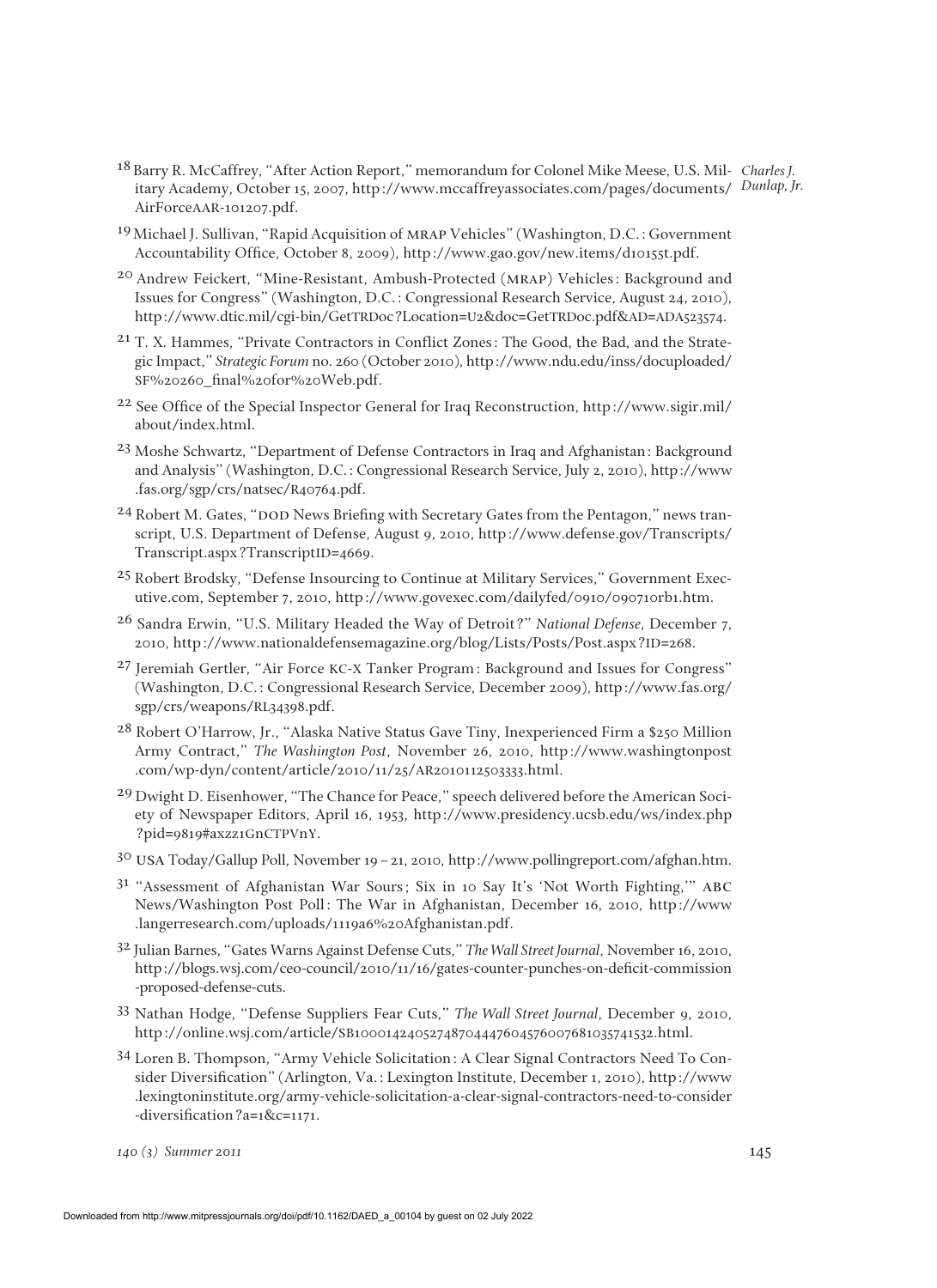The <sup>35</sup> Lydia Saad, "Congress Ranks Last in Confidence in Institutions," Gallup, Inc., July 22, 2010, http://www.gallup.com/poll/141512/Congress-Ranks-Last-Confidence-Institutions.aspx.

*Military-Industrial*

- <sup>1111</sup> Complex 3<sup>6</sup> Alyssa Hall, "Virtually No Change in Annual Harris Poll Confidence Index from Last Year," Harris Interactive, March 9, 2010, http://www.harrisinteractive.com/vault/Harris-Interactive -Poll-Research-Education-Confidence-2010-03.pdf.
	- 37 "Honesty/Ethics in Professions," November 19–21, 2010, Gallup, Inc., http://www.gallup .com/poll/1654/honesty-ethics-professions.aspx.
	- 38 Frank Newport, "Americans See U.S. Military as No. 1 Now, but not in 20 Yrs.," Gallup, Inc., February 26, 2010, http://www.gallup.com/poll/126218/Americans-Military-No-Not -Yrs.aspx.
	- 39 Donn M. Kurtz II, "Veterans of Iraq and Afghanistan as Congressional Candidates," *Foreign Policy Journal*, November 9, 2010, http://www.foreignpolicyjournal.com/2010/11/09/veterans -of-iraq-and-afghanistan-as-congressional-candidates.
	- 40 Ethics in Government Act of 1978, Public Law 95-521, 95th Cong., 2nd sess. (October 26, 1978), sec. 701 et seq.
	- <sup>41</sup> Kimberly Palmer, "Former Air Force Acquisition Official Released from Jail," *Government Executive*, October 3, 2005, http://www.govexec.com/dailyfed/1005/100305k2.htm.
	- 42 "Our View on Defense Spending: Pentagon Stumbles Again on Military Mentor Program," *USA Today*, August 12, 2010, http://www.usatoday.com/news/opinion/editorials/2010-08-13 -editorial13\_ST\_N.htm.
	- 43 Sharon Theimer, "Gates' Assets Include Defense Stock," *The Washington Post*, December 6, 2006, http://www.washingtonpost.com/wp-dyn/content/article/2006/12/06/AR2006120600188 .html.
	- 44 Tom Vanden Brook, "Full Disclosure for Military Members," *USA Today*, October 14, 2010, http://www.usatoday.com/printedition/news/20101014/1amentors14\_st.art.htm.
	- 45 Ledbetter, "What Ike Got Right."
	- 46David Deptula, "Anticipating a Change," conference address, Annual Air & Space Conference and Technology Exposition, September 13, 2010, http://www.afa.org/events/conference/ 2010/scripts/AFA-100913-Deptula.pdf.
	- 47 "Build a New Bomber," *Defense News*, September 13, 2010, http://www.defensenews.com/ story.php?i=4775549.
	- 48 Michael Auslin, "Beware a Hollow Air Force," *National Review* (online edition), November 22, 2010, http://www.nationalreview.com/articles/253487/beware-hollow-air-force-michael -auslin?page=1.
	- 49 Subcommittee on National Security and Foreign Affairs Hearing, "Made in the USA: Manufacturing Policy, the Defense Industrial Base, and U.S. National Security," U.S. House of Representatives, September 22, 2010, http://www.archive.org/details/gov.house.ogr.ns .20100922.
	- 50 Ibid.
	- 51 Office of the Secretary of Defense, *Annual Report to Congress: Military and Security Developments Involving the People's Republic of China*, 2010, http://www.defense.gov/pubs/pdfs/2010 \_CMPR\_Final.pdf.
	- 52 Wendell Minnick, "Experts: China Looks To Expand Air Power, Take on U.S. in Region," *Defense News*, November 9, 2010, 30.

*Dædalus, the Journal of the American Academy of Arts & Sciences*